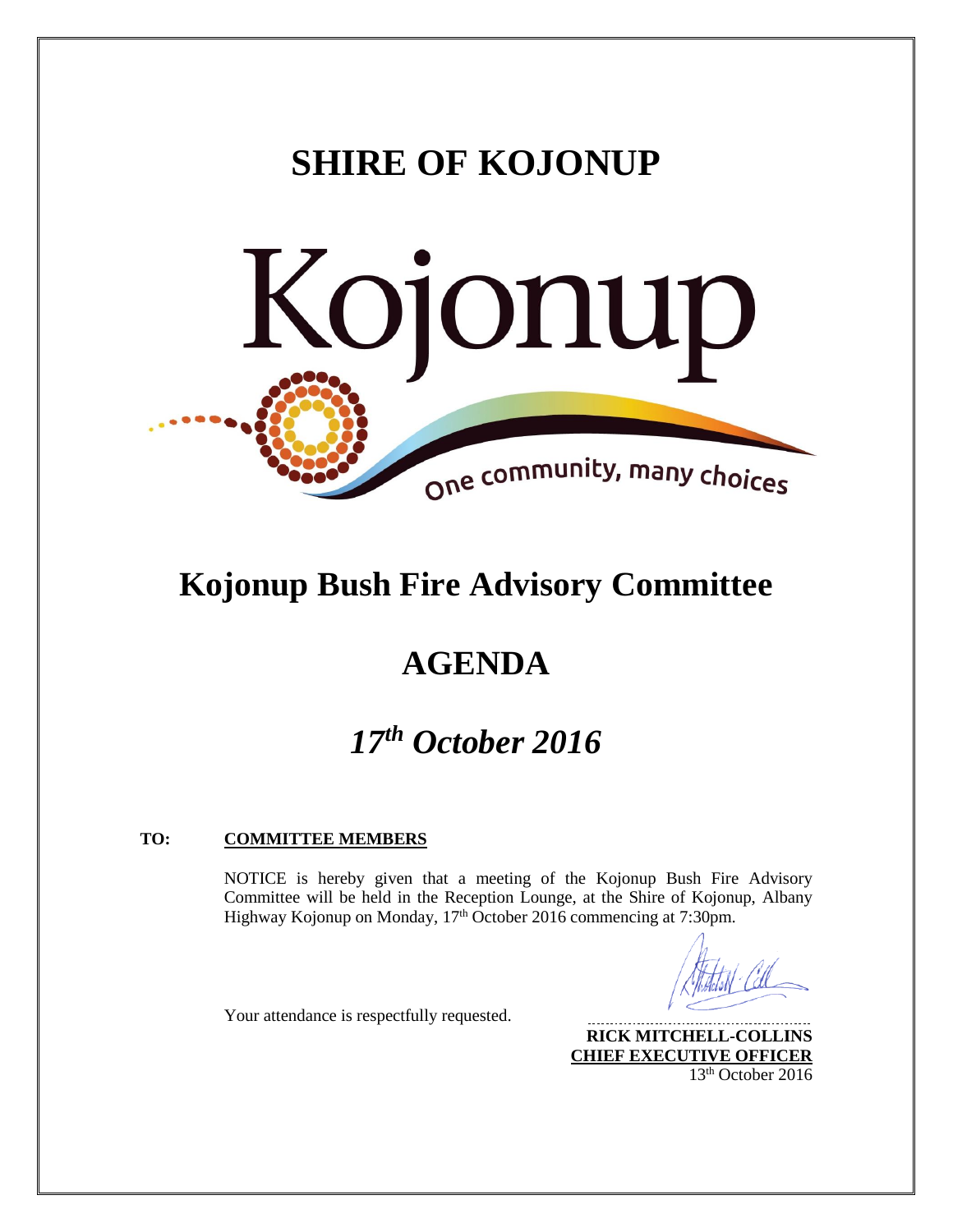# **SHIRE OF KOJONUP**

# **AGENDA FOR THE KOJONUP BUSH FIRE ADVISORY COMMITTEE MEETING TO BE HELD ON 17th October 2016**

#### **TABLE OF CONTENTS**

| $\mathbf{1}$            | <b>DECLARATION OF OPENING AND ANNOUNCEMENT OF GUESTS</b>  | 3 |
|-------------------------|-----------------------------------------------------------|---|
| $\overline{2}$          | <b>ATTENDANCE &amp; APOLOGIES</b>                         | 3 |
| 3                       | SUMMARY OF RESPONSE TO PREVIOUS QUESTIONS TAKEN ON NOTICE | 4 |
| $\overline{\mathbf{4}}$ | APPLICATIONS FOR LEAVE OF ABSENCE                         | 4 |
| 5                       | <b>CONFIRMATION OF MINUTES</b>                            | 4 |
| 6                       | ANNOUNCEMENTS BY THE PRESIDING MEMBER WITHOUT DISCUSSION  | 4 |
| 7                       | PETITIONS, DEPUTATIONS & PRESENTATIONS                    | 4 |
| 8                       | <b>DECLARATIONS OF INTEREST</b>                           | 4 |
| 9                       | <b>ITEMS</b>                                              | 5 |
| 10                      | <b>MOTIONS OF WHICH PREVIOUS NOTICE HAS BEEN GIVEN</b>    | 6 |
| 11                      | <b>NEW BUSINESS</b>                                       | 6 |
| 12                      | <b>NEXT MEETING</b>                                       | 6 |
| 13                      | <b>CLOSURE</b>                                            | 6 |
|                         |                                                           |   |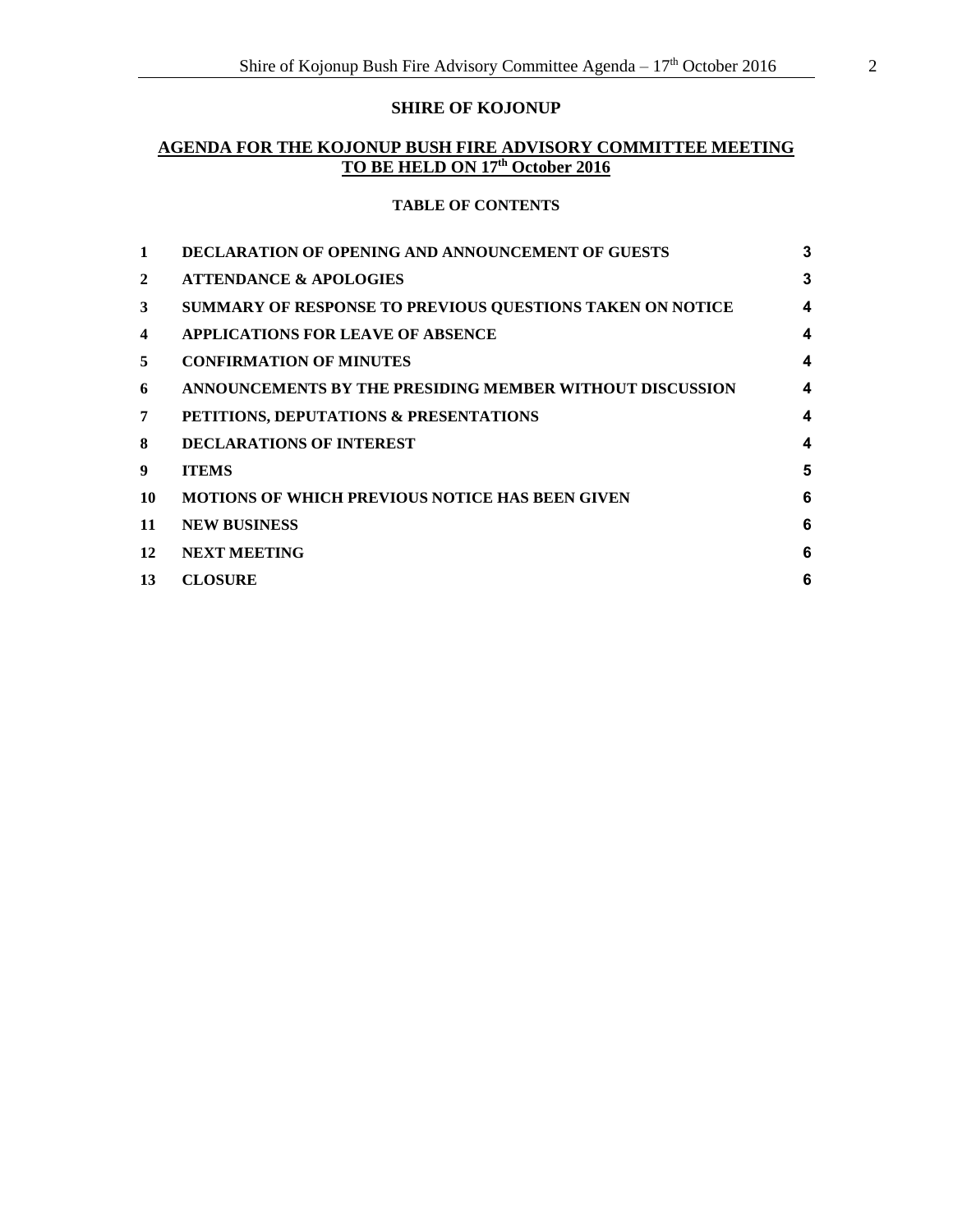# A G E N D A

# <span id="page-2-0"></span>**1 DECLARATION OF OPENING AND ANNOUNCEMENT OF GUESTS**

The Presiding Member declared the meeting opened at ……pm and alerted the meeting of the procedures for emergencies including evacuation, designated exits and muster points.

### <span id="page-2-1"></span>**2 ATTENDANCE & APOLOGIES**

| <b>Members</b>           |                                                |
|--------------------------|------------------------------------------------|
| Mr Robert Sexton         | Presiding Member, Councillor                   |
| Mr Ned Radford           | Councillor                                     |
| Mr Tony Fisher           | Chief Bush Fire Control Officer                |
| Mr Murray Gibbs          | Senior Bush Fire Control Officer               |
| Mr Myles Reid            | Senior Bush Fire Control Officer               |
| Mr Geoff Gale            | President of the Kojonup Bush Fire Association |
| Mr Robert Cowie          | <b>Administration/Regulatory Officer</b>       |
| Mr Rick Mitchell-Collins | <b>Chief Executive Officer</b>                 |
| Mrs Denise Berryman      | Secretary of the Kojonup Bush Fire Association |
| Mr Mort Wignall          | Manager of Regulatory & Community Services     |
| Mr Paul Retallack        | Senior Ranger                                  |
| Mr Daniel Campbell       | Kojonup Volunteer Fire and Rescue Service      |
| Mr Matthew Crabb         | Kojonup Volunteer Fire and Rescue Service      |
|                          |                                                |

APOLOGIES

Mr Roger House Deputy Bush Fire Control Officer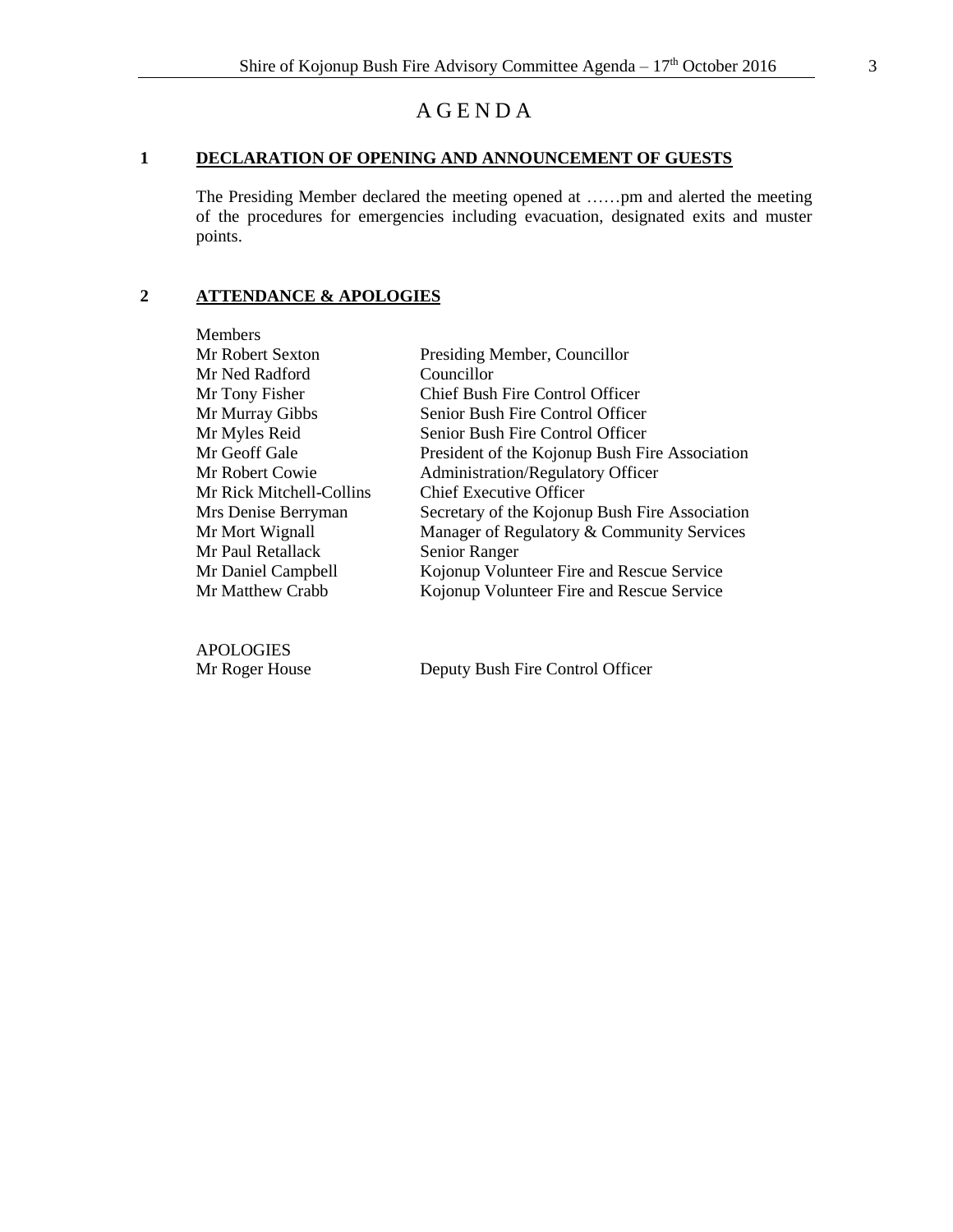# <span id="page-3-0"></span>**3 SUMMARY OF RESPONSE TO PREVIOUS QUESTIONS TAKEN ON NOTICE** Nil

# <span id="page-3-1"></span>**4 APPLICATIONS FOR LEAVE OF ABSENCE**

# <span id="page-3-2"></span>**5 CONFIRMATION OF MINUTES**

ORDINARY MEETING 18th April 2016 COMMITTEE DECISION

Moved , seconded that the Minutes of the Ordinary Meeting of KBFAC held on 18th April 2016 be confirmed as a true record.

#### CARRIED/LOST /

<span id="page-3-3"></span>**6 ANNOUNCEMENTS** by the Presiding Member without discussion

### <span id="page-3-4"></span>**7 PETITIONS, DEPUTATIONS & PRESENTATIONS**

# <span id="page-3-5"></span>**8 DECLARATIONS OF INTEREST**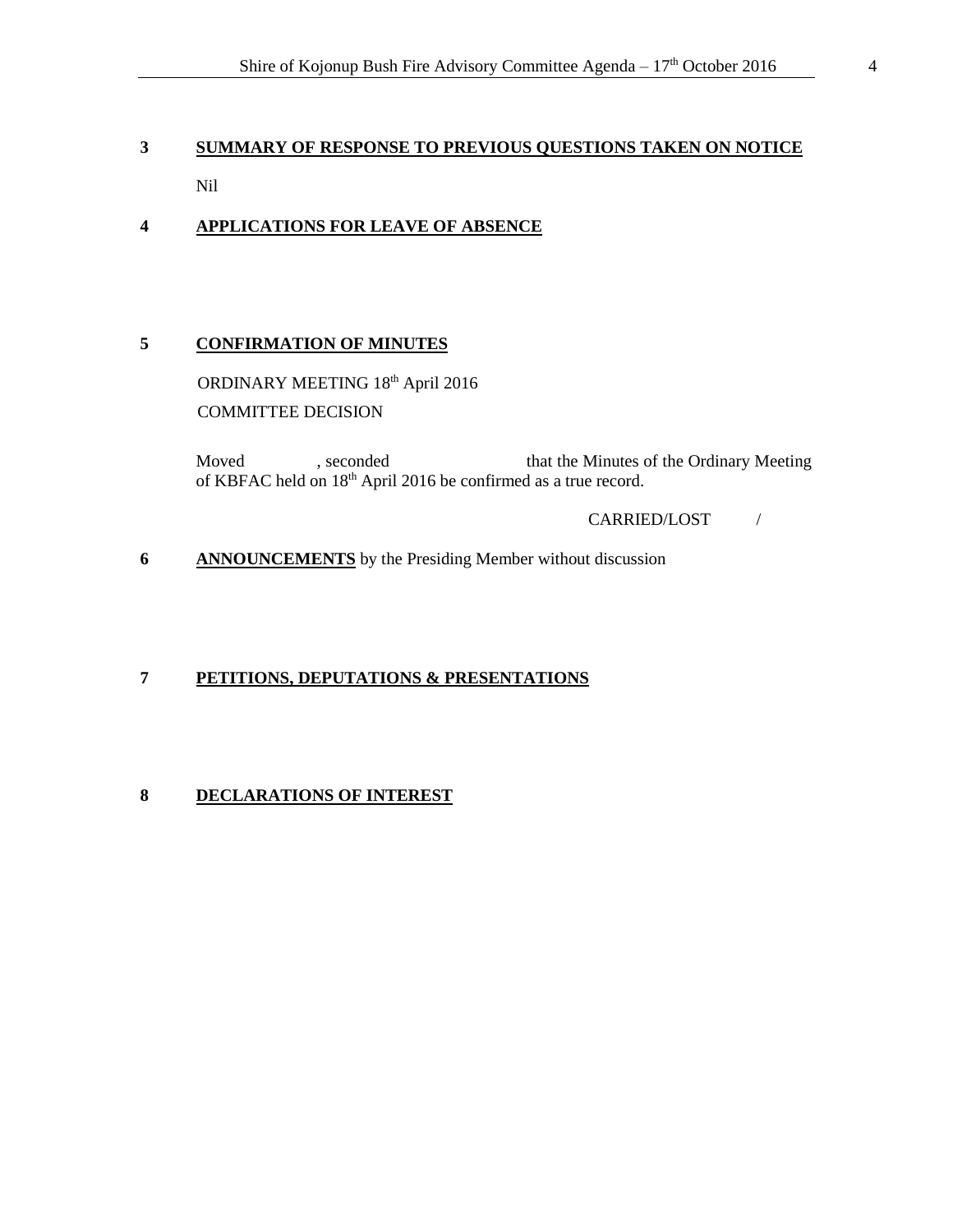# <span id="page-4-0"></span>**9 ITEMS**

#### 9.1 **Ferguson Report and Response to State Government recommendations**

As you may be aware Government has released their response to the Ferguson Report.

For your information, below is a link to the Government media statement, attached is a copy of the Government position on each recommendation and opportunity. **[https://www.mediastatements.wa.gov.au/Pages/Barnett/2016/09/State-Government](https://www.mediastatements.wa.gov.au/Pages/Barnett/2016/09/State-Government-to-establish-Rural-Fire-Service.aspx)[to-establish-Rural-Fire-Service.aspx](https://www.mediastatements.wa.gov.au/Pages/Barnett/2016/09/State-Government-to-establish-Rural-Fire-Service.aspx)**

Mr Sexton has formulated his thoughts to the Governments Response.

*I have attached my own precis of the report that I would like circulated with the agenda for our next BFAC meeting. As the State Government has not given a lot of detail or timelines as to the implementation of Ferguson's report it will be difficult for us to react positively.However one thing that I will raise and will promote is that Kojonup should support the idea of a separate Rural Fire Service.*

See attachments 1 and 2.

#### 9.2 **Personnel Identification cards and Vehicle Identification Stickers**

As part of one of the Ferguson Report recommendations, DFES are rolling out individual identification cards to all volunteers. Phase 1 has commenced with the Shire of Kojonup collating our volunteer information and passing this onto DFES. The next step will be for a Photo being taken for the ID card. Exact timeframes are not set at this stage.

DFES have also released the current Vehicle Id Stickers for use at Emergency situations. These stickers are principally intended for authorised vehicles to pass through any road block or Police VCP's (Vehicle Control Points) the theory behind this that when, or if, your authorised vehicles attend incidents outside or within your LG, this will allow easier access to fire grounds.

Without these stickers, there may be the chance vehicles will only pass with some difficulty

See attachments 3 and 4.

#### 9.3 **SEMC Strategic Control Priorities**

SEMC have released the following response to the recommendation 6 from the Ferguson Report.

*Recommendation 6 of the report of the special inquiry conducted into January 2016 Waroona bushfire by Mr Euan Ferguson stipulated that:* 

*The State Emergency Management Committee to adopt, across all hazards, the doctrine of:* 

- *• the primacy of life;*
- *• the strategic control priorities; and*
- *• community warnings that are timely, tailored and relevant.*